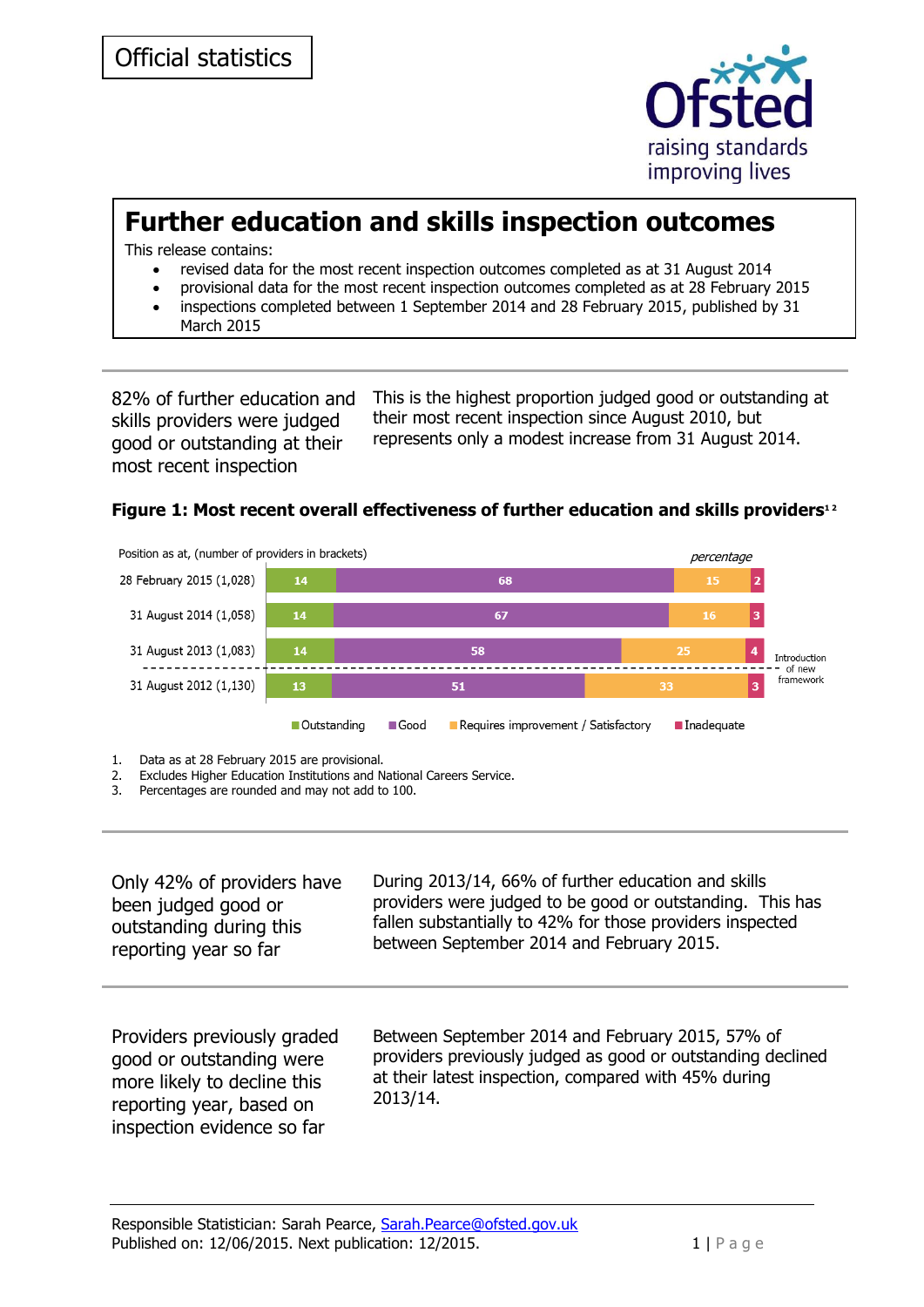

### **Key findings**

At the end of February 2015, the percentage of further education and skills providers judged good or outstanding at their most recent inspection had increased by one percentage point, from 81% as at 31 August 2014 to 82%. This compares with a 10 percentage point increase between 31 August 2013 and 31 August 2014 (Figure 1 above).

In the period September 2014 to February 2015, there were 139 inspections of further education and skills providers in England that were published by the end of March 2015. This included 41 inspections of colleges, 59 inspections of independent learning providers and 34 inspections of community learning and skills providers. Ofsted also contributed to the inspections of 27 prison and young offender institutions where the reports were published between 1 September 2014 and 28 February 2015.

Figure 2 shows that the percentage of further education and skills providers judged good or outstanding between September 2014 and February 2015 has fallen substantially when compared with the previous reporting year (2013/14). The percentage of colleges which were judged good or outstanding for overall effectiveness has fallen from 66% to 37%, the percentage of Independent Learning Providers judged good or outstanding has fallen from 62% to 41% and the percentage of Community Learning and Skills providers judged good or outstanding has fallen from 73% to 56%.

#### **Figure 2: Overall effectiveness of further education and skills providers inspected between 1 September 2014 and 28 February 2015 (provisional)**



independent specialist colleges.

2. Overall effectiveness grades relate to further education provision only.

3. Includes employer providers.

4. Percentages are rounded and may not add to 100. Percentages should be viewed with caution where the number of providers is small.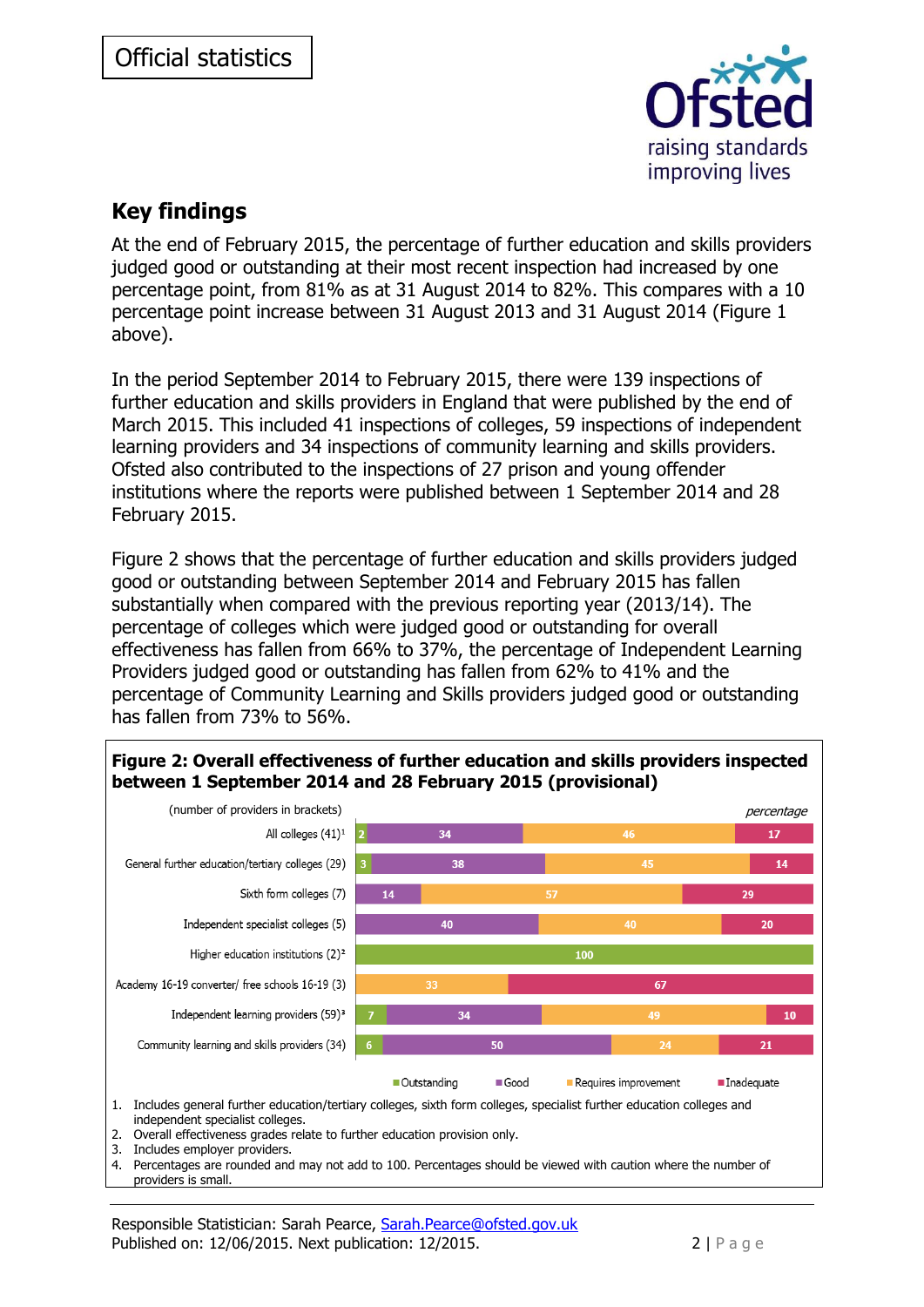

The proportion of grade 3 further education and skills providers<sup>1</sup> improving to good or outstanding has fallen in the first six months of this reporting year, with almost half of these providers remaining as 'requires improvement'. Those providers that had previously been judged good were also more likely to decline during the 2014/15 reporting year, compared with those inspected during 2013/14 (see Figure 3 below). However, it is important to note that the figures for September 2014 to February 2015 represent only half of the 2014/15 reporting year and may change as more inspections are carried out throughout the year.

#### **Figure 3: Proportion of previously good further education and skills providers<sup>1</sup> that improved, declined or stayed the same at their next inspection**



## **Revisions to previous release**

The revised data for inspections as at 31 August 2014 incorporates:

- six providers which were not included in the provisional statistics; and
- $\blacksquare$  the removal of ten providers, as they have now been identified as not receiving funding within 2013/14.

### **Notes**

1. The overall aim of inspection is to evaluate how efficiently and effectively the education and training provision meets learners' needs. The inspection arrangements – together with other government initiatives – are intended to speed up improvement in the quality of the further education and skills sector. Data on inspection outcomes (as contained in this release) are used to

<sup>-</sup><sup>1</sup> Excludes Higher Education Institutions and National Careers Services.